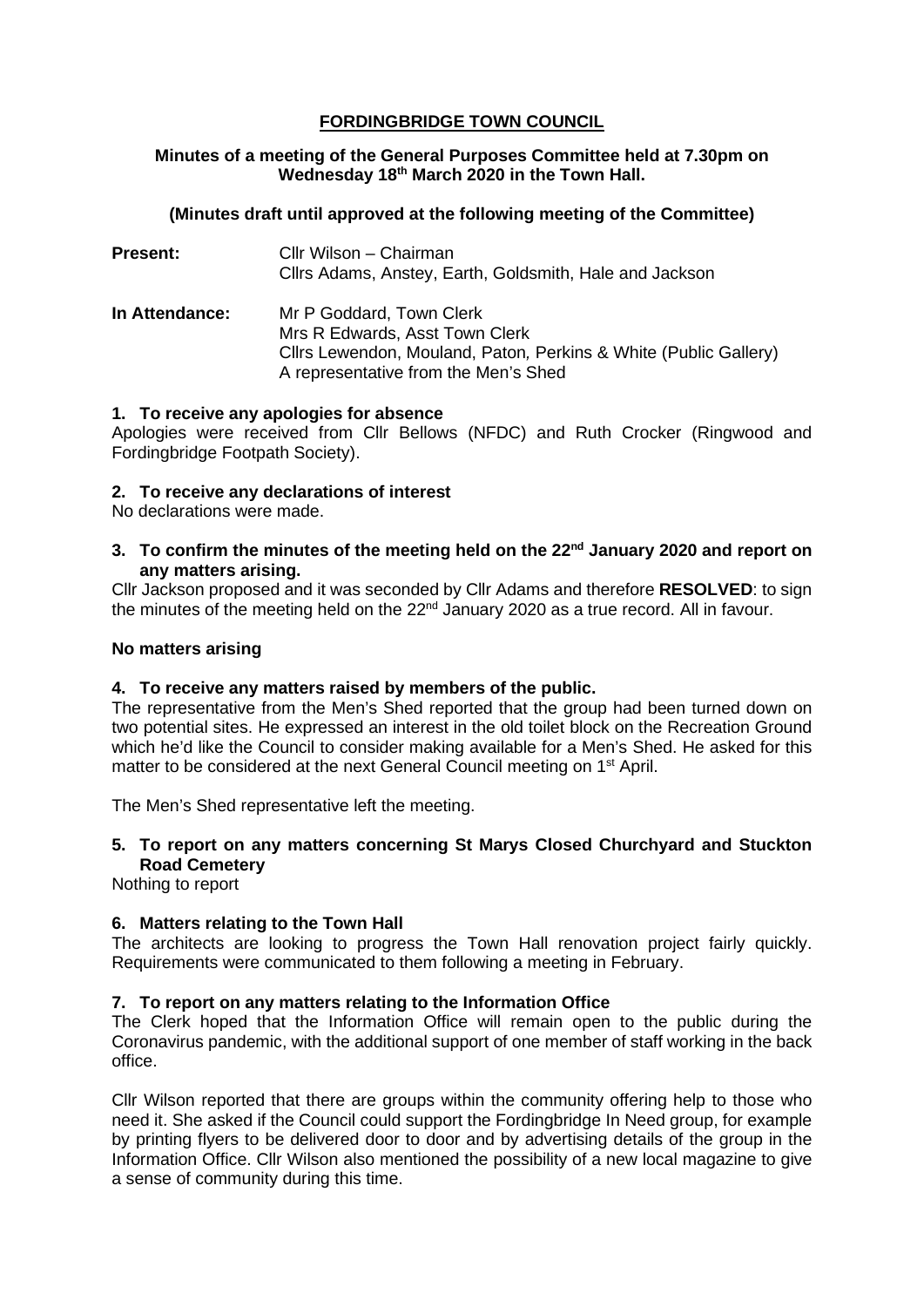Cllr Jackson raised the wider issue of whether the Council should continue to meet and whether it might be possible to hold remote meetings over Microsoft Teams for example. The Clerk advised that by law, all Council meetings need to be held in person. This may however be subject to a change in law.

Cllr Wilson asked that the website and Facebook pages are kept up to date during this rapidly changing time.

## **8. To report any matters concerning footpaths**

a. Jobs for Lengthsman - 3rd April 2020

Members asked that the twigs under Parsonage Park bridge be cleared again. Also if time allows, to weed around the benches in between the Co-Op and the library.

Cllr Wilson asked that the path between Falconwood and Marl Lane / Avon Meade be recognised as an official right of way. She reported that NFDC has no budget for resurfacing, however resurfacing needs to be a high priority for this path. Cllr Bellows has raised this with HCC and NFDC as something to do in the future.

## *Action: Asst Clerk to apply to HCC for path to be recognised as a ROW*

Ruth Crocker (Ringwood and Fordingbridge Footpath Society) sent a report in her absence:

- Progress is being made on the Avon Valley Path Information Board. The design has been agreed and the content is being finalised.
- The Footpath Society and Ramblers Association groups have now suspended all walks until at least 31st May.
- Many rights of way are difficult to use because of the recent weather. The water table is high and there is plenty of mud and puddles and some flooding.

Cllr Anstey reported from the North West Quadrant meeting that countryside access volunteers, in conjunction with the rangers, would be targeting certain paths to clear.

# **9. Matters concerning Highways**

An email from Cllr Edward Heron (HCC) has been received in response to an enquiry about the state of the roads:

*Regrettably due to the continued adverse weather the Council's resources are having to be primarily focussed on flood prevention measures, with any limited remaining resource being targeted at high priority safety defects. The County Council almost never seeks to carryout works while road space is booked by utilities. Trying to have multiple contractors working in an area both presents a health and safety risk and also risks obstructing each others works. One of the reasons utility companies have to book road space for non-emergency works is to ensure they are the only operators within the area at the time.*

*I am unable to give a timetable for repairs but it is highly probable that only priority safety defects will be repaired for some considerable time. The prolonged wet weather has caused significant damage to the highway network and areas in Hampshire remain at significant risk of domestic properties flooding, particularly from groundwater where levels are still rising. While the Council has allocated over £5million towards additional repairs in 20/21, even with this additional funding it will take considerable time to repair the damage caused.*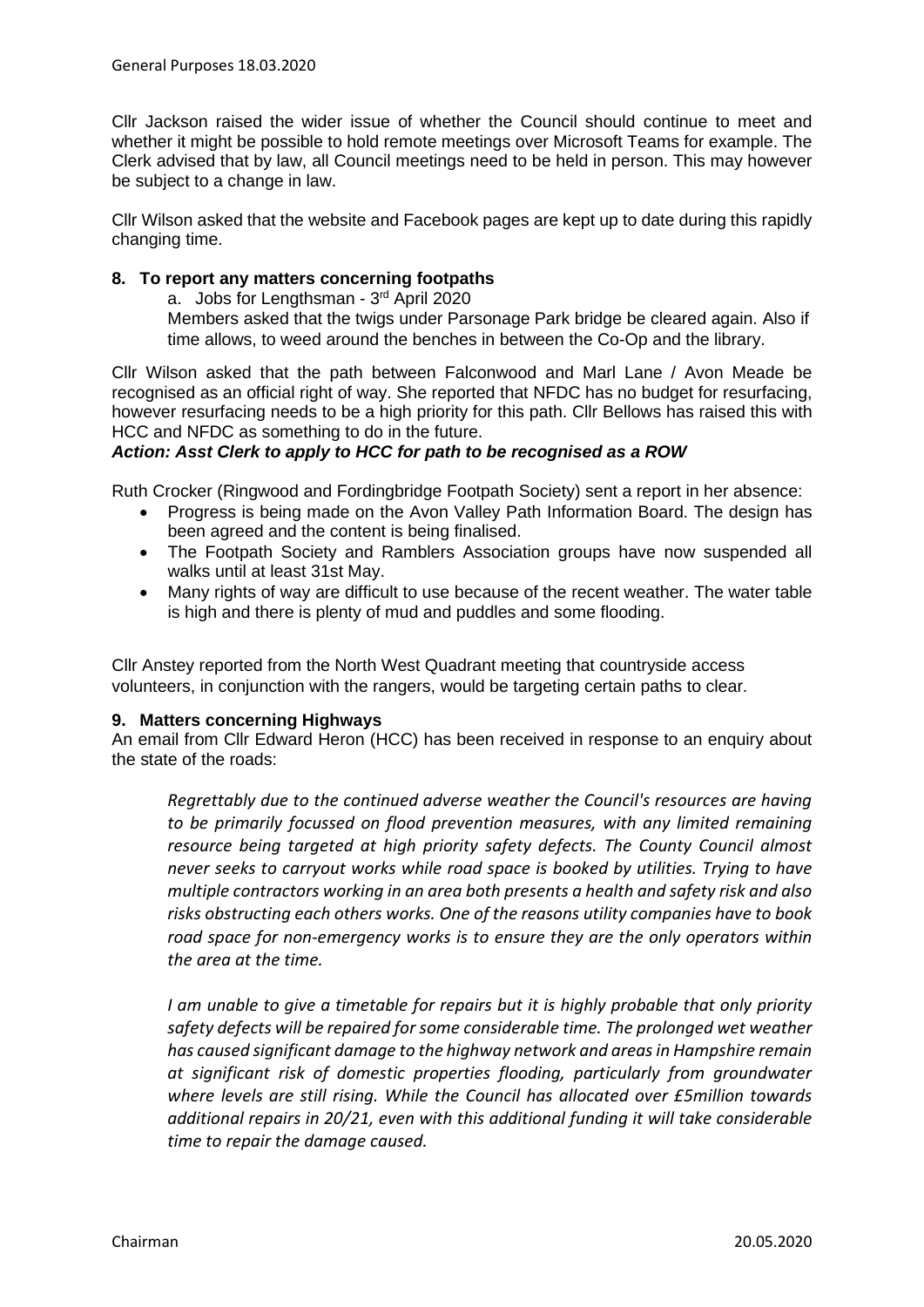*Information on how Hampshire County Council prioritises maintenance works can be found at [https://www.hants.gov.uk/transport/roadmaintenance/highwaysassets.](https://www.hants.gov.uk/transport/roadmaintenance/highwaysassets) However, the highways team are receiving many thousands of reports above that which would usually be expected during a bad winter and therefore the priorities are having to be prioritised! In usual circumstances a defect in the running line of the wheels of a vehicle (and this includes bicycles) is a higher priority than those elsewhere in the surface. Roads are also assigned a priority based on classification and traffic volumes. Top priority are 'strategic routes', these are the most important routes that aren't the responsibility of Highways England, so the A338 and A354 in my area for example, the A, B, C & U roads generally. Main community roads, such as the High Street and Salisbury Street are assigned a higher priority than their classification or traffic volume might require due to their importance to the local community and economic wellbeing role.* 

## Potholes can be reported at

<https://www.hants.gov.uk/transport/roadmaintenance/roadproblems/potholes>

# **10. Matters concerning Allotments**

Cllr Wilson reported on a meeting with Penny Farthing Homes regarding the new allotments. The Council asked for hedging, that the plots be marked and that water be supplied. Cllr Wilson is hopeful that a borehole will be provided. Cllr Wilson reported that Penny Farthing Homes are keen to be involved in other planting projects on Whitsbury Road too.

## **11. To agree the fees for the summer playscheme 2020**

The Clerk reported that the Playscheme Leader has been trying to obtain sponsorship funding for the summer playscheme but has been turned down. Based on previous years' numbers, the RFO calculated that the price needs to increase to £19 per day to cover costs. However, as the price increases so the numbers of children attending could potentially decrease. The RFO recommends that parents be charged  $£20$  per day  $/£10$  per half day for early bookings, rising to £25 per day / £12.50 per half day thereafter.

Cllr Adams asked whether the Sarah Kinsley fund might cover the cost of providing one-toone support for children with additional needs.

Cllr Hale proposed and it was seconded by Cllr Wilson and therefore **RESOLVED**: to charge £18 per day for early bookings, £19 per day thereafter. All in favour.

The Playscheme Leader has noted that due to the Covid-19 pandemic the playscheme may not run at all this year.

# **12. To note any items of correspondence**

The owner of The George had written to offer the services of their kitchen to help feed the elderly and vulnerable during the Coronavirus pandemic. She proposed that the George could cook and deliver food and the Council/Government could pay for the food at a reduced rate. This would keep staff employed at least in a part time basis and the vulnerable and older people safe.

Members discussed the George's proposal. There is no money within the Council's budget to pay for this service. Even if funds were available, the Council didn't feel they could support one business over another at a time when all local catering establishments were struggling.